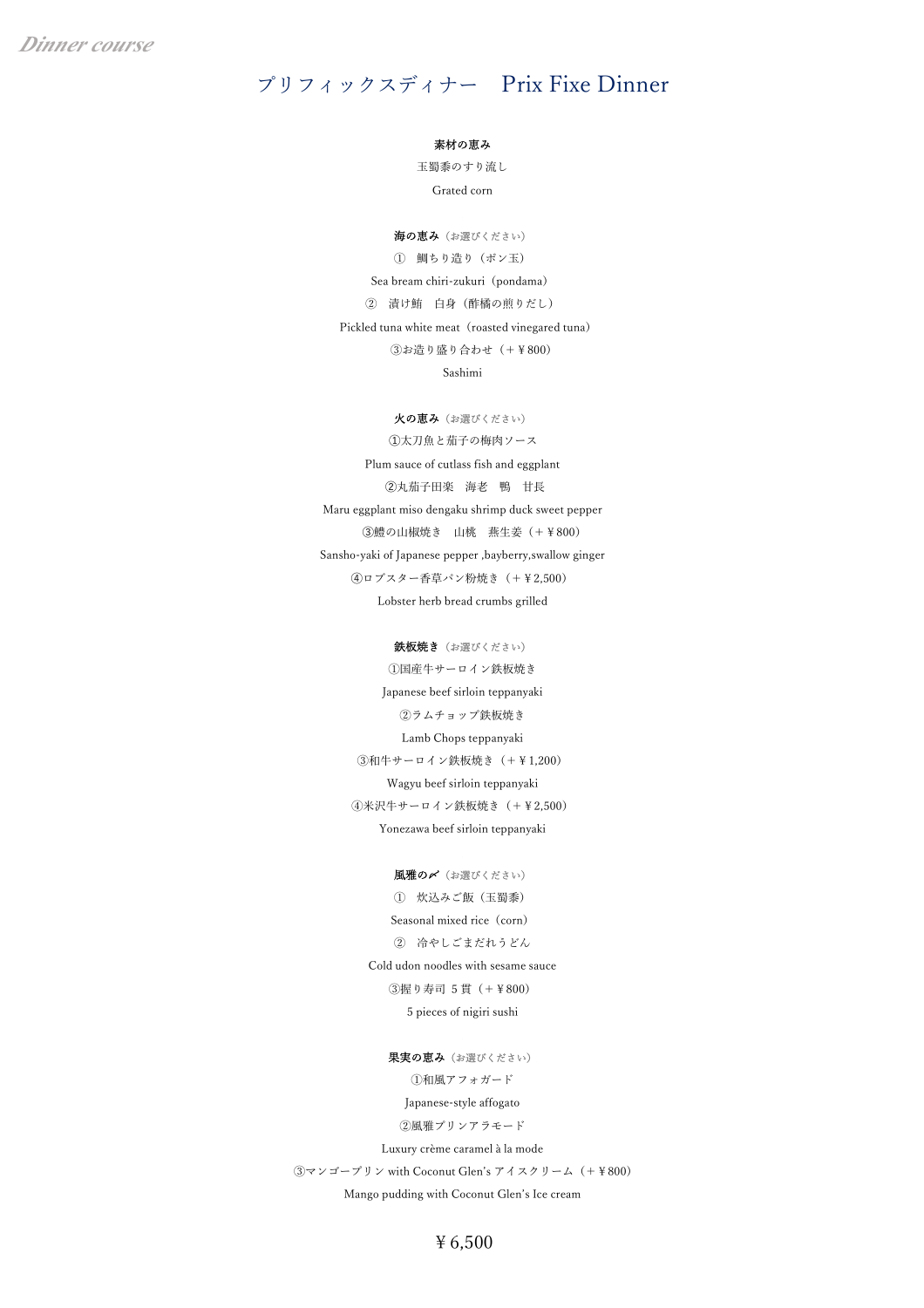

# Lobster & steak dinner

#### 素材の恵み

 玉蜀黍すり流し Grated corn

#### 色彩

 蒸し鮑 無花果生ハム添え 鮎一夜干し 枝豆 鱧南蛮漬け びわ玉子 Steamed abalone with fig ham, dried sweatfish overnight, Edamame, Pickled conger nanban, Biwa egg

#### 海の恵み

お造り Sashimi

#### 火の恵み

ロブスター香草パン粉焼き Lobster herb bread crumbs grilled

#### 山の恵み

米沢牛サーロイン鉄板焼き Yonezawa beef sirloin teppanyaki

#### 風雅の〆

握り寿司3貫 赤出汁 3 pieces of nigiri sushi

#### 果実の恵み

マンゴープリン with Coconut Glen's アイスクリーム Mango pudding with Coconut Glen's Ice cream

### ¥14,000

### ◇ コースご注文のお客さまは、 コーヒーまたは紅茶を ¥500 でお召しあがりいただけます。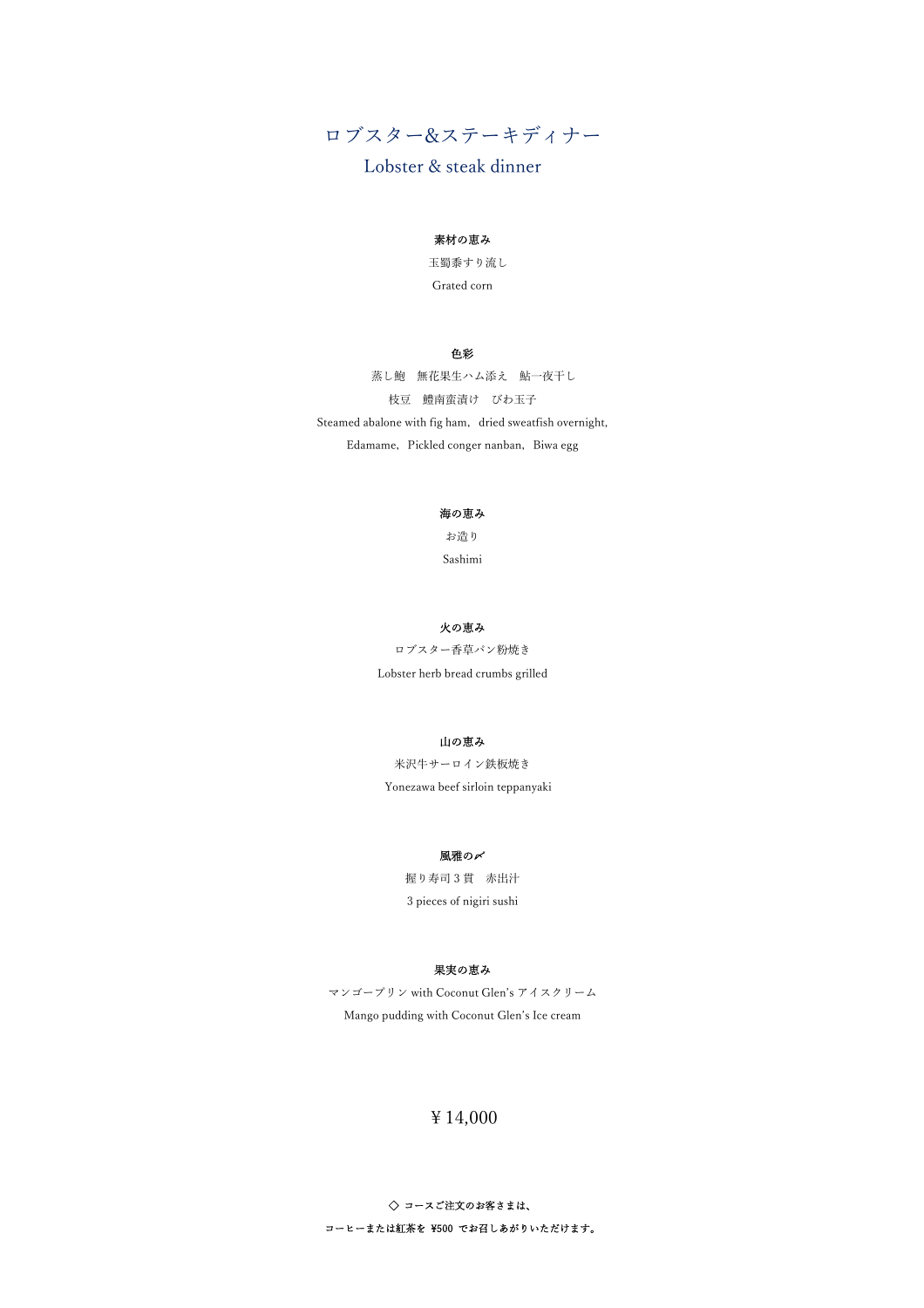# A la carte

## 前菜・造り Appetizer・sashimi

| ベジスティック<br>Vegetable stick                                | ¥800    |
|-----------------------------------------------------------|---------|
| 鮪とアボカドのタルタル Akatokistyle<br>Tartare with tuna and avocado | ¥ 1,400 |
| 白身魚のカルパッチョ<br>White fish carpaccio                        | ¥1,500  |
| 海の幸のサラダ<br>Seafood salad                                  | ¥ 1,850 |
| タパス盛り合わせ<br>Assorted Tapas                                | ¥ 2,000 |
| お造り盛り合わせ5種<br>5 kinds of assorted sashimi                 | ¥ 3,000 |

## 鉄板焼き Teppanyaki

| ラムチョップ(2本)<br>Lamb chops          | ¥ 2,500                                                           |
|-----------------------------------|-------------------------------------------------------------------|
| 国産牛サーロイン<br>Japanese beef sirloin | $150g \text{ } \frac{1}{2}5,200$ $100g \text{ } \frac{1}{2}3,800$ |
| 和牛サーロイン<br>Wagyu beef sirloin     | $100g \text{ } \frac{1}{2}4.800$ $150g \text{ } \frac{1}{2}6.800$ |
| 米沢牛サーロイン<br>Yonezawa beef sirloin | $100g \text{ } \frac{1}{2}6,000$ $150g \text{ } \frac{1}{2}8,500$ |

### 温菜 Hot dish

| 出汁巻き玉子                                             |         |
|----------------------------------------------------|---------|
| Rolled Japanese omelette                           | ¥850    |
| 蟹とクリームチーズの春巻き<br>Crab and cream cheese spring roll | ¥ 1,000 |
| ソーセージ盛り合わせ                                         |         |
| Assorted sausage                                   | ¥ 1,500 |
| フィッシュ&チップス Tokyo style                             |         |
| Fish and chips Tokyo style                         | ¥ 1,500 |
| ガーリックシュリンプ                                         |         |
| Garlic shrimp                                      | ¥1,800  |
| ロブスター和風香草パン粉焼き                                     |         |
| Lobster herb bread crumbs grilled                  | ¥ 3,800 |